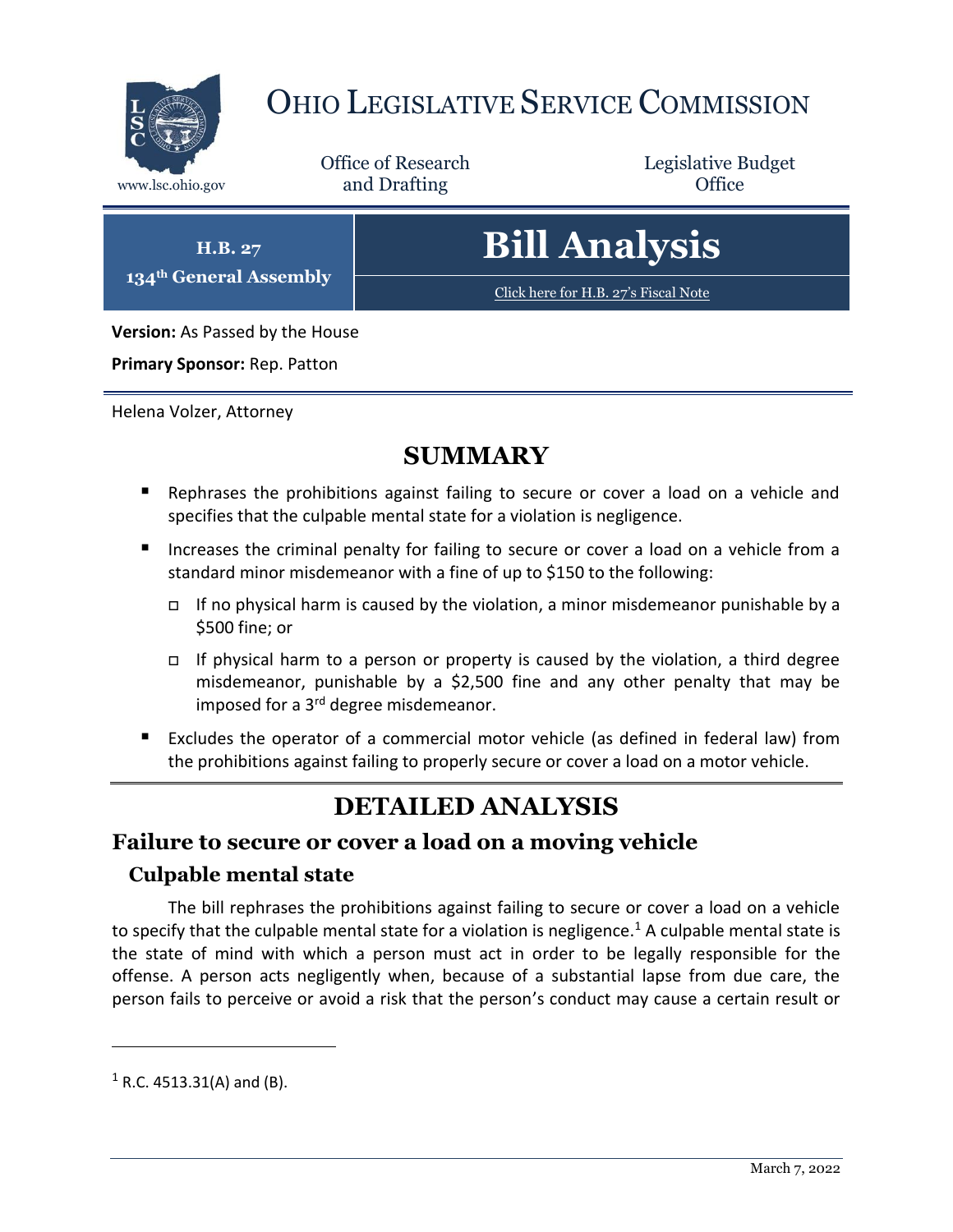may be of a certain nature. A person is negligent with respect to circumstances when, because of a substantial lapse from due care, the person fails to perceive or avoid a risk that those circumstances may exist.<sup>2</sup>

Under current law, no culpable mental state is specified for a violation of the prohibitions against failure to secure or cover a load, and the prohibitions are strict liability offenses.<sup>3</sup> Most traffic laws in Chapters 4511 and 4513 of the Revised Code (such as a speeding offense, failure to stop at a stop sign, failure to equip a motor vehicle with headlights or windshield wipers, and numerous other vehicle equipment requirements) are enforced as strict liability offenses.<sup>4</sup> A strict liability offense is one for which a prosecutor is not required to prove the defendant's culpable mental state – only that the defendant committed the offense.<sup>5</sup>

**Failure to properly secure a load on a vehicle<sup>6</sup> Prohibition Culpable mental state Exceptions** Current Law No vehicle shall be driven or moved on any highway unless the vehicle is so constructed, loaded, or covered as to prevent any of its load from dropping, sifting, leaking, or otherwise escaping. Strict liability Sand or other substance may be dropped for the purpose of securing traction, or water or other substances may be sprinkled on a roadway to clean or maintain the roadway. The bill  $\vert$  Same as current law, but rephrased to the active voice: No person operating a vehicle shall **negligently** fail to prevent any load on or in the vehicle to drop, sift, leak, or otherwise escape onto any highway. Negligence  $\vert$  Same as current law: the prohibition does not apply to a person moving or driving a vehicle that is dropping or sprinkling sand or other substances for the purpose of securing traction, or water or other substances for the purpose of cleaning or maintaining the highway.

The tables below illustrate the bill's revisions to the prohibitions, including the addition of negligence as the culpable mental state:

 $2$  R.C. 2901.22(D).

 $3$  R.C. 4513.31 and 4513.99(B), not in the bill.

 $4$  R.C. 4511.21, 4511.43, 4513.04, and 4513.24, not in the bill. See generally R.C. Chapters 4511 and 4513.

 $5$  R.C. 2901.21, not in the bill.

 $6$  R.C. 4513.31(A).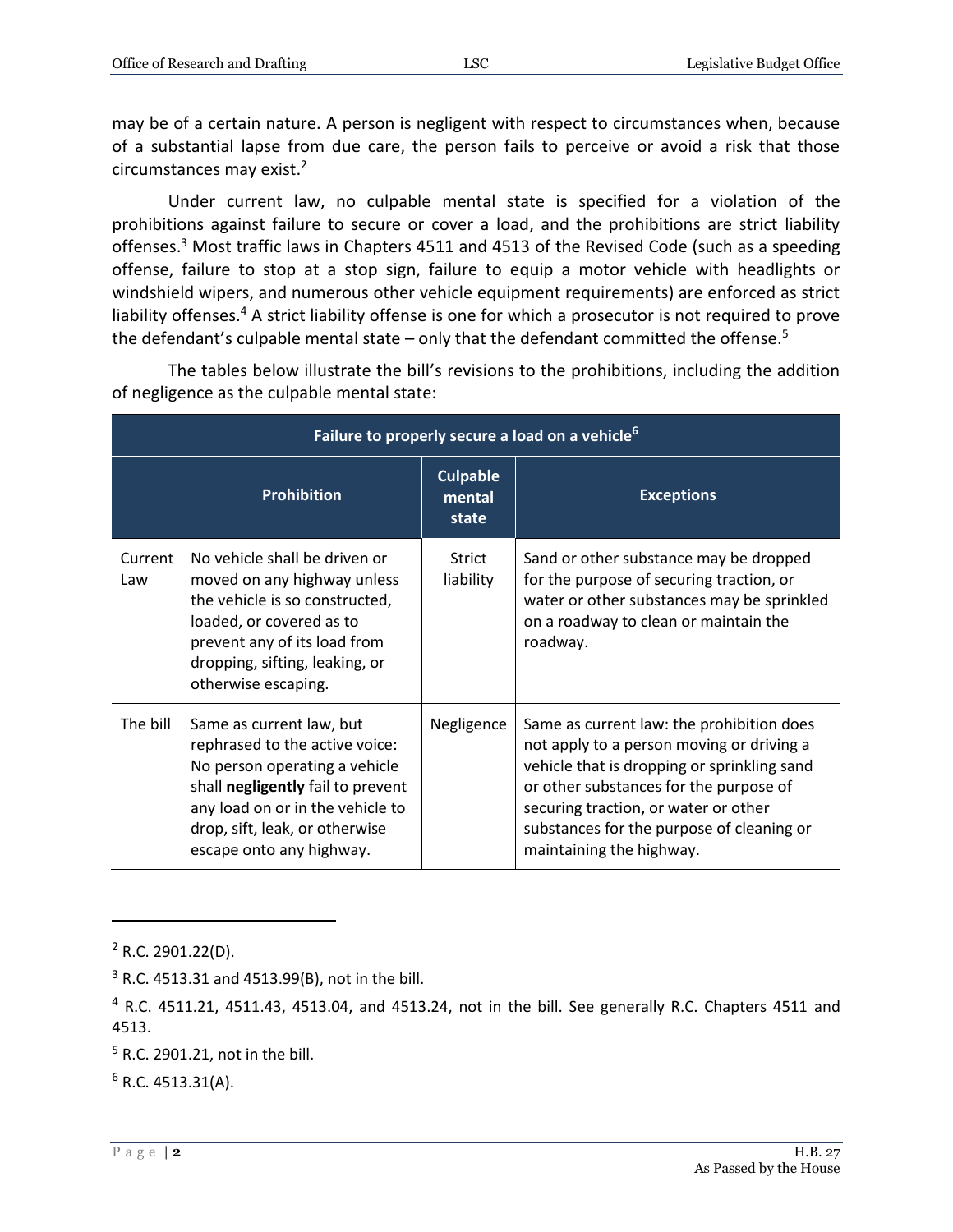| Failure to properly cover a load on a vehicle <sup>7</sup> |                                                                                                                                                                                                                                                                                                                                                                                                                                                                                                                                                                                              |                                    |                                                                                                                                                                                                          |  |  |
|------------------------------------------------------------|----------------------------------------------------------------------------------------------------------------------------------------------------------------------------------------------------------------------------------------------------------------------------------------------------------------------------------------------------------------------------------------------------------------------------------------------------------------------------------------------------------------------------------------------------------------------------------------------|------------------------------------|----------------------------------------------------------------------------------------------------------------------------------------------------------------------------------------------------------|--|--|
|                                                            | <b>Prohibition</b>                                                                                                                                                                                                                                                                                                                                                                                                                                                                                                                                                                           | <b>Culpable</b><br>mental<br>state | <b>Exceptions</b>                                                                                                                                                                                        |  |  |
| Current<br>Law                                             | No vehicle loaded with<br>garbage, swill, cans, bottles,<br>waste paper, ashes, refuse,<br>trash, rubbish, waste, wire,<br>paper, cartons, boxes, glass,<br>solid waste, or any other<br>material of an unsanitary<br>nature that is susceptible to<br>blowing or bouncing from a<br>moving vehicle shall be driven<br>or moved on any highway<br>unless the load is covered with<br>a sufficient cover to prevent<br>the load from spilling onto the<br>highway.                                                                                                                            | <b>Strict</b><br>liability         | Two exceptions:<br>A farm vehicle used to transport<br>agricultural produce or agricultural<br>production materials; and<br>A rubbish vehicle in the process of<br>$\blacksquare$<br>acquiring its load. |  |  |
| The bill                                                   | Same as current law, but<br>rephrased to the active voice:<br>No person shall negligently fail<br>to cover a vehicle loaded with<br>any material (garbage, swill,<br>cans, bottles, waste paper,<br>ashes, refuse, trash, rubbish,<br>waste, wire, paper, cartons,<br>boxes, glass, solid waste, or any<br>other material of an unsanitary<br>nature that is susceptible to<br>blowing or bouncing from a<br>moving vehicle) so as to<br>prevent the load or any part of<br>the load from spilling onto a<br>highway when the vehicle is<br>driven or moved by the person<br>on the highway. | Negligence                         | Same as current law.                                                                                                                                                                                     |  |  |

 $7$  R.C. 4513.31(B).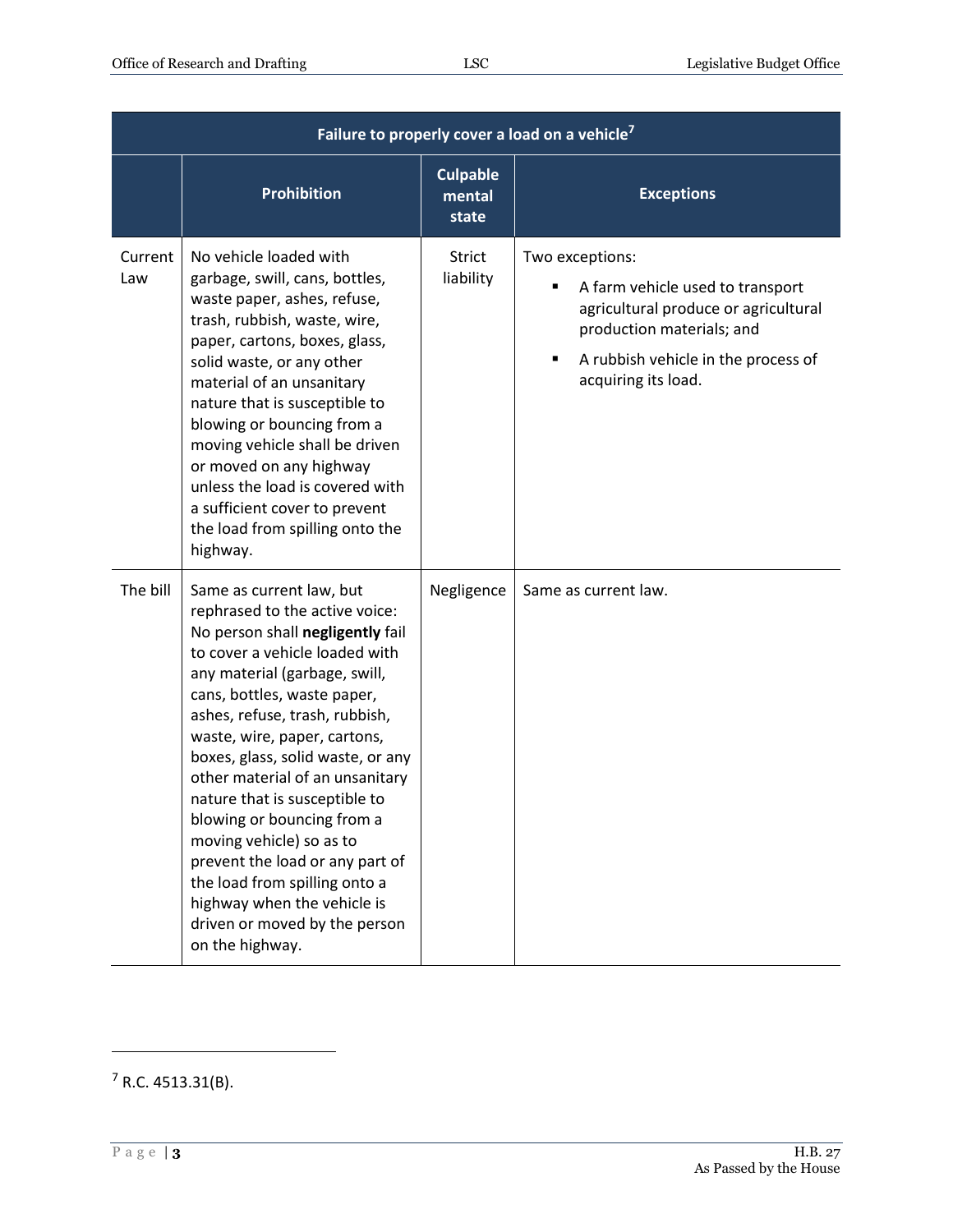#### **Criminal penalties**

The bill increases the criminal penalty for failing to secure or cover a load on a vehicle when driving or moving the vehicle on any highway. Current law provides that a violation of either prohibition is a minor misdemeanor, which is punishable by a fine of up to \$150. $8$ 

The bill increases the base penalty for failing to secure a load to a minor misdemeanor with a \$500 fine. And, if physical harm to a person or property is proximately caused by the violation, the offense is a  $3<sup>rd</sup>$  degree misdemeanor.<sup>9</sup> A  $3<sup>rd</sup>$  degree misdemeanor is generally punishable by up to 60 days in jail and a fine of up to \$500.<sup>10</sup> However, the bill specifies that the court must impose a \$2,500 fine in addition to any other penalty that may be imposed for the 3<sup>rd</sup> degree misdemeanor.<sup>11</sup> The table below illustrates the criminal penalty changes.

| <b>Criminal penalties</b>                                |                                                                                                                                                         |  |  |  |
|----------------------------------------------------------|---------------------------------------------------------------------------------------------------------------------------------------------------------|--|--|--|
| <b>Current law</b>                                       | <b>Bill</b>                                                                                                                                             |  |  |  |
| Minor misdemeanor<br>punishable by up to a<br>\$150 fine | If no physical harm is caused to person or to<br>property:<br>Minor misdemeanor punishable<br>$\blacksquare$<br>bv<br>\$500 fine.                       |  |  |  |
|                                                          | If physical harm is caused to person or to<br>property:                                                                                                 |  |  |  |
|                                                          | 3rd degree misdemeanor punishable by a<br>п<br>fine of \$2,500 and any other penalty that<br>may be imposed, including a jail term of<br>up to 60 days. |  |  |  |

#### **Exemption for commercial motor vehicles**

The bill excludes a person operating a commercial motor vehicle (as defined in federal law) from the prohibitions against failing to properly secure or cover a load on a motor vehicle.<sup>12</sup> Federal law specifies that a commercial motor vehicle is any self-propelled or towed motor vehicle used on a highway in interstate commerce to transport passengers or property when the vehicle:

<sup>8</sup> R.C. 4513.99; 2929.28(A)(2), not in the bill.

 $9$  R.C. 4513.31(C).

<sup>10</sup> R.C. 2929.28 and 2929.24, not in the bill.

 $11$  R.C. 4513.31(C)(2).

 $12$  R.C. 4513.31(D).